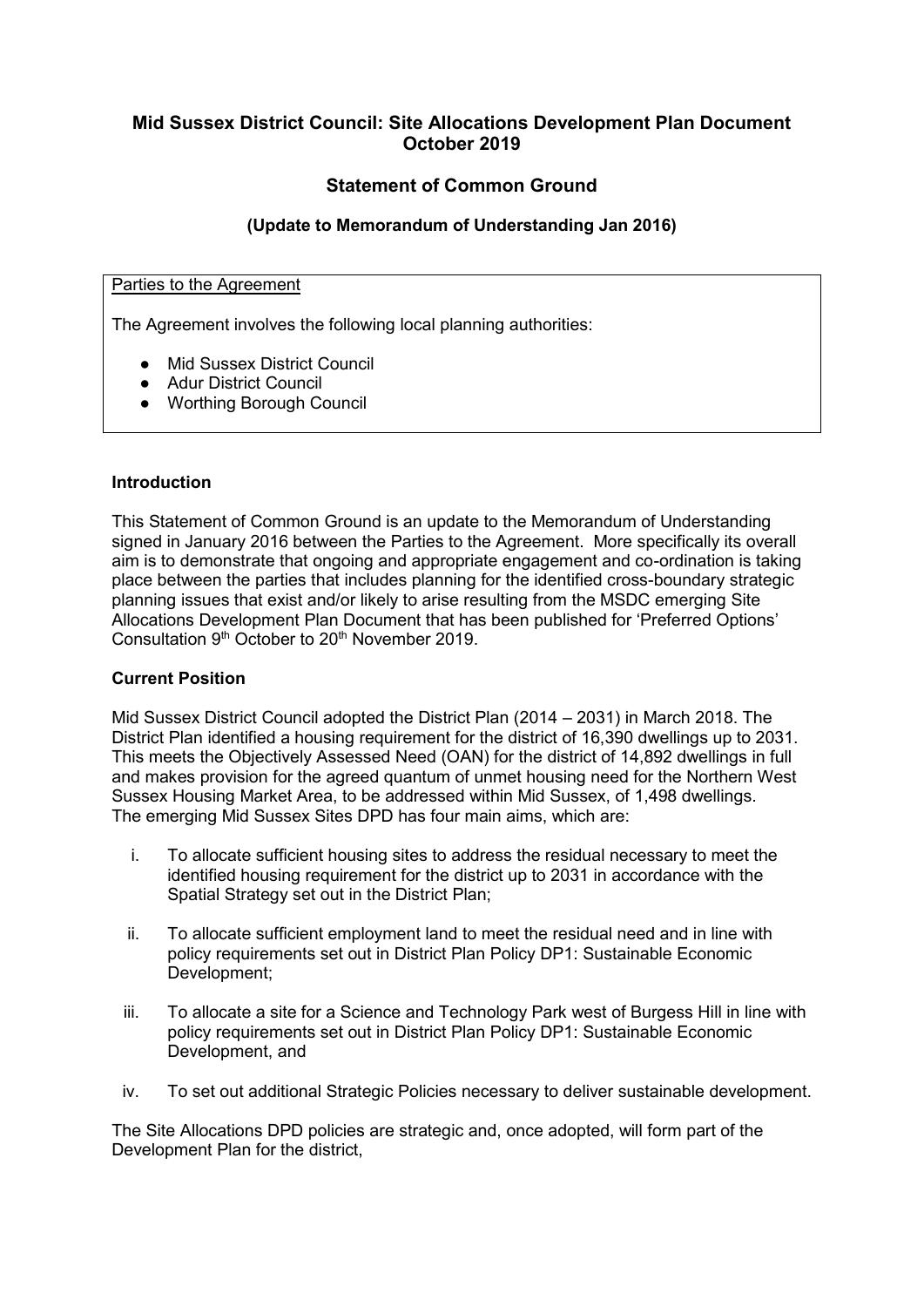The Site Allocations DPD proposes 22 housing site allocations and 7 employment site allocations to ensure that the housing and employment requirements as identified by the District Plan are met in full.

The Sites DPD has been informed by a comprehensive suite of technical evidence, including Sustainability Appraisal and Habitats Regulations Assessment.

### **Strategic Planning Issues**

The following strategic/ cross-boundary planning issues have been identified that relate to the Mid Sussex Site Allocations DPD and the parties:

### **1. Housing Provision**

Mid Sussex District Council adopted the District Plan (2014 – 2031) in March 2018. The District Plan identified a housing requirement for the district of 16,390 dwellings up to 2031. This meets the Objectively Assessed Need (OAN) for the district of 14,892 dwellings in full and makes provision for the agreed quantum of unmet housing need for the Northern West Sussex Housing Market Area, to be addressed within Mid Sussex, of 1,498 dwellings.

One of the aims of the Sites SPD is to allocate sufficient housing sites to address the residual necessary to meet the identified housing requirement for the district up to 2031 in accordance with the Spatial Strategy set out in the District Plan. District Plan policy DP4: Housing indicates that, as at 1<sup>st</sup> April 2017, there was a residual amount of 2,439 dwellings to be allocated through future Neighbourhood Plans and the Site Allocations DPD. This residual amount has been updated as at 1<sup>st</sup> April 2019, and is now 1,507 dwellings.

Policy SA11: Additional Housing Allocations of the Site Allocations DPD proposes to allocate 22 housing sites, that will deliver around 1,962 dwellings. This amount ensures the residual is fully met and provides a reasonable over-allocation to provide flexibility.

The parties agree that the Site Allocations DPD is seeking to allocate sufficient sites to ensure the housing requirement for Mid Sussex is met in full. The Parties agree these allocations do not raise any cross-boundary issues and offer an opportunity to make a positive contribution to delivering sustainable residential development.

#### **2. Employment Provision**

Updated employment evidence, commissioned by Mid Sussex District Council to take account of the recent employment forecast statistics, identified that a total requirement of around 35 to 40 hectares is needed up to 2031. As 25 hectares employment land had already been allocated at Burgess Hill, within District Plan Policy DP1, this leaves a residual requirement of 10 -15 hectares to be allocated within the Site Allocations DPD.

The Sites DPD Policy SA1: Sustainable Economic Development – Additional Site Allocations allocates six new sites for employment use, plus an expansion one site, totalling approximately 17ha.

District Plan policy DP1: Sustainable Economic Development identifies a broad location for a Science and Technology Park to the west of Burgess Hill. A site for to the north of the A2300 has been identified as the preferred option. Policy SA9: Science and Technology Park allocates the site.

The Parties agree these allocations do not raise any cross-boundary issues and offer an opportunity to make a positive contribution to delivering sustainable economic development.